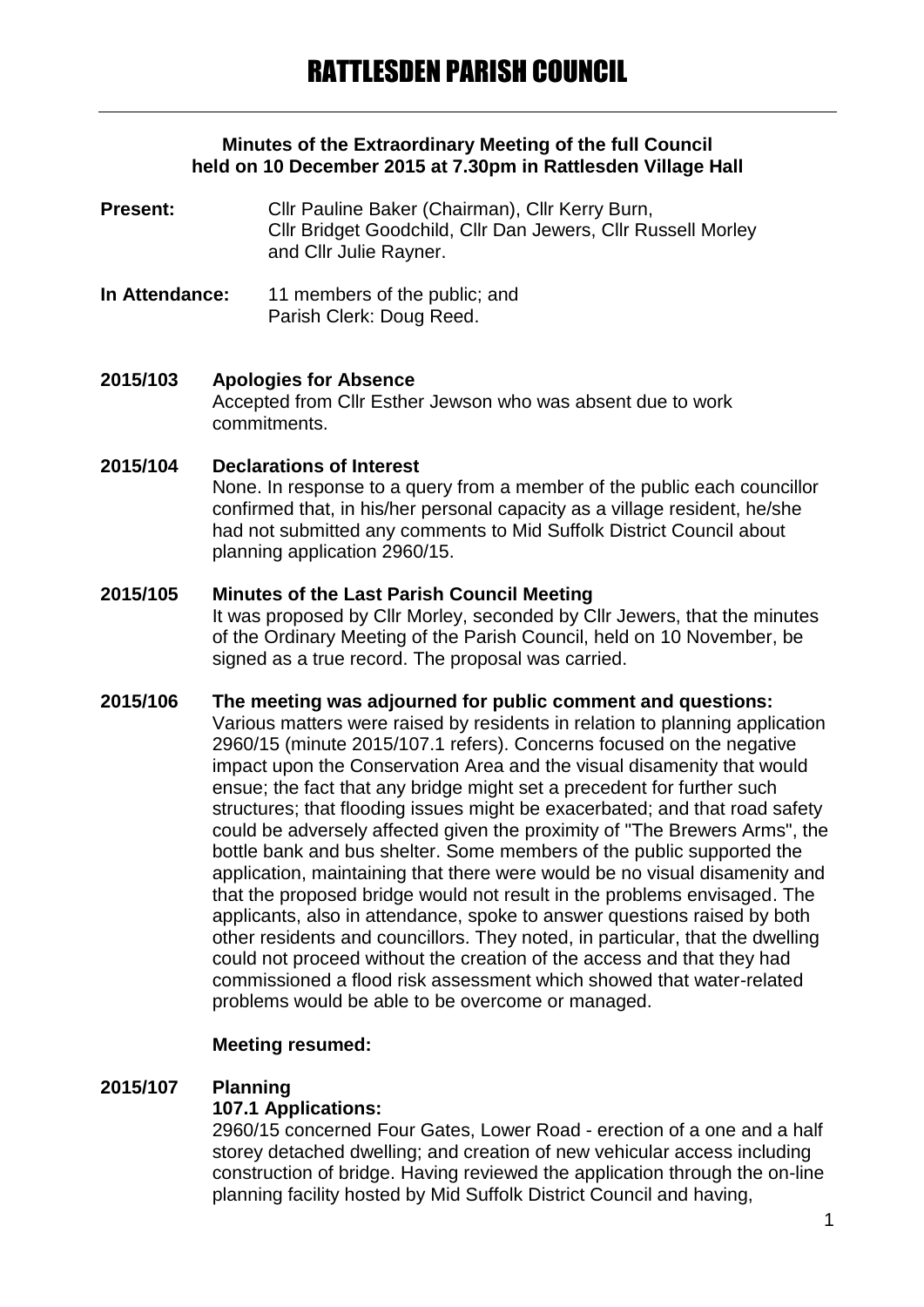previously, had the benefit of being addressed by the applicants (at a meeting earlier in the year) about the proposed development, councillors reviewed and discussed the matter in some depth. As a result, the Council resolved to object to the application. The objection was based upon concerns that the proposed development was in the heart of the Conservation Area whose character and appearance would be adversely affected should the application be granted; that the proposed building would be a visual disamenity given that the application would result in too large a dwelling for that part of the village; that a visually important open space would be negatively impacted; that there were serious safety concerns over the proposed access; that visibility for drivers would be a significant problem plus there would be attendant safety concerns affecting pedestrians; that the site would exit on to a layby which was in constant use and the additional vehicle movements, even if minimal, would still add to the current risks/difficulties; that the property was in a floodplain and that the risks of flooding would be exacerbated by the proposed bridge; that there were not insubstantial worries over the impact the development would have on the discharge of water from the site; and that the proposed bridge would cross designated common land for which the Parish Council was responsible and for which it had obligations to the village as a whole such that it could not reasonably grant access over that land.

**107.2 Common Land:** Having received advice about the ownership of common land in the village from Prettys Solicitors, through the Suffolk Association of Local Councils, it was resolved that the Council needed absolute legal confirmation that it owned such parcels of land in Rattlesden where no current ownership was known to exist. The Clerk was asked to obtain a formal quotation from the company for the work involved. **107.3 Planning Services, Mid Suffolk District Council:** Further to the unsatisfactory communications and correspondence with Mid Suffolk District Council over planning application 2960/15 it was resolved that the Suffolk Association of Local Councils be approached for advice and guidance on how best to ensure that the Parish Council was properly consulted over planning matters and to ensure that its views were accorded due weight in deliberations.

# **2015/109 Village Shop: Christmas Tree**

It was proposed by Cllr Baker, seconded by Cllr Jewers, that £50.00 be made available to purchase the Christmas Tree for the village. The proposal was carried.

# **2015/110 Matters to be Brought to the Attention of the Council**

With on-going concerns about heavy vehicles and lorries causing problems in and around the Birds Green area, it was resolved that the Highways Engineer at Suffolk County Council be approached regarding the better management of traffic movements and, not least, improved signage to try to direct such vehicles away from the area.